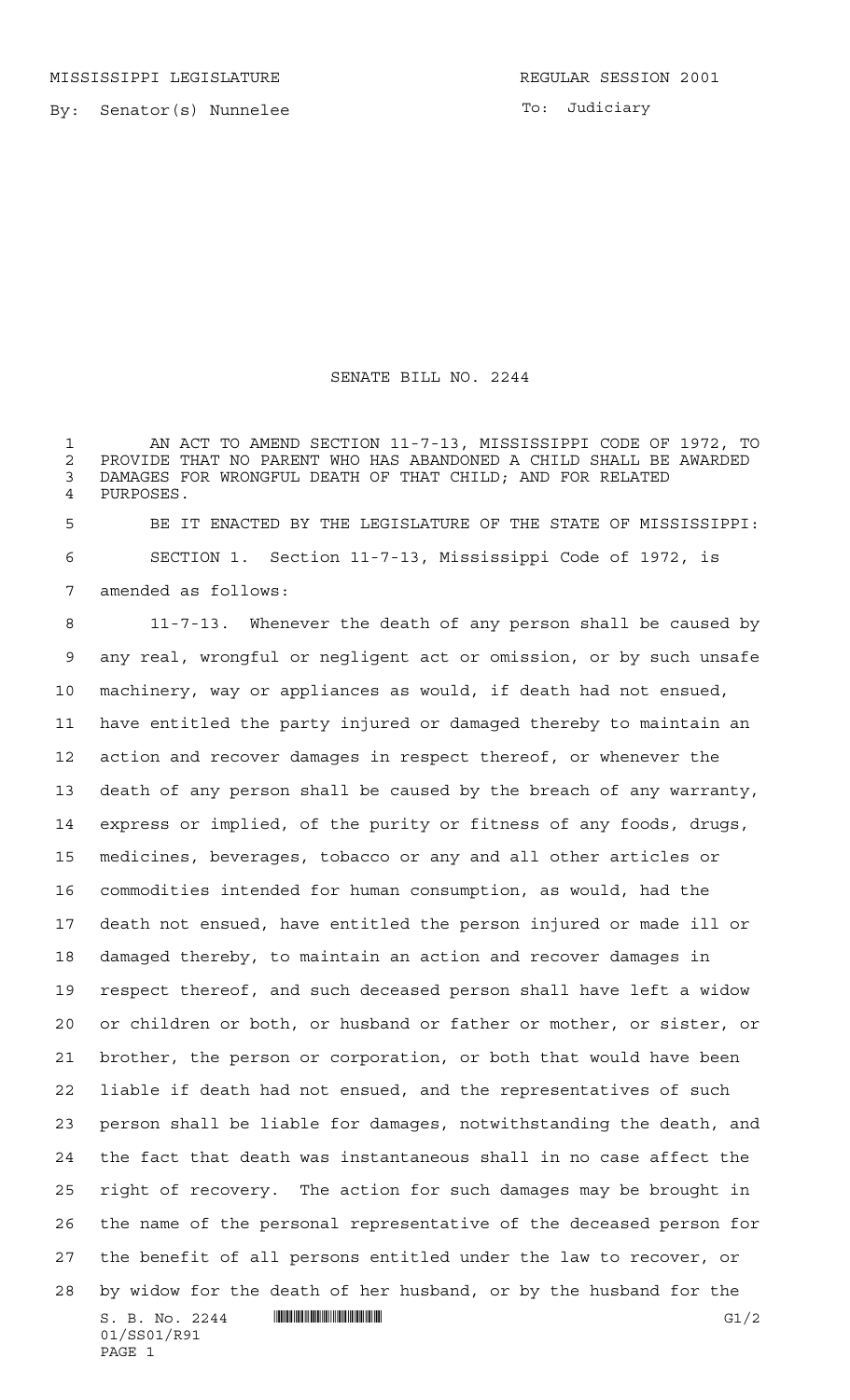death of the wife, or by the parent for the death of a child, or in the name of a child, or in the name of a child for the death of a parent, or by a brother for the death of a sister, or by a sister for the death of a brother, or by a sister for the death of a sister, or a brother for the death of a brother, or all parties interested may join in the suit, and there shall be but one (l) suit for the same death which shall ensue for the benefit of all parties concerned, but the determination of such suit shall not bar another action unless it be decided on its merits. In such action the party or parties suing shall recover such damages allowable by law as the jury may determine to be just, taking into consideration all the damages of every kind to the decedent and all damages of every kind to any and all parties interested in the suit.

 This section shall apply to all personal injuries of servants and employees received in the service or business of the master or employer, where such injuries result in death, and to all deaths caused by breach of warranty, either express or implied, of the purity and fitness of foods, drugs, medicines, beverages, tobacco or other articles or commodities intended for human consumption.

 Any person entitled to bring a wrongful death action may assert or maintain a claim for any breach of expressed warranty or for any breach of implied warranty. A wrongful death action may be maintained or asserted for strict liability in tort or for any cause of action known to the law for which any person,

 corporation, legal representative or entity would be liable for damages if death had not ensued.

 In an action brought pursuant to the provisions of this section by the widow, husband, child, father, mother, sister or brother of the deceased, or by all interested parties, such party or parties may recover as damages property damages and funeral, medical or other related expenses incurred by or for the deceased as a result of such wrongful or negligent act or omission or

 $S. B. No. 2244$  **INSTERNAL FOR A SET AND A SET ASSESS** 01/SS01/R91 PAGE 2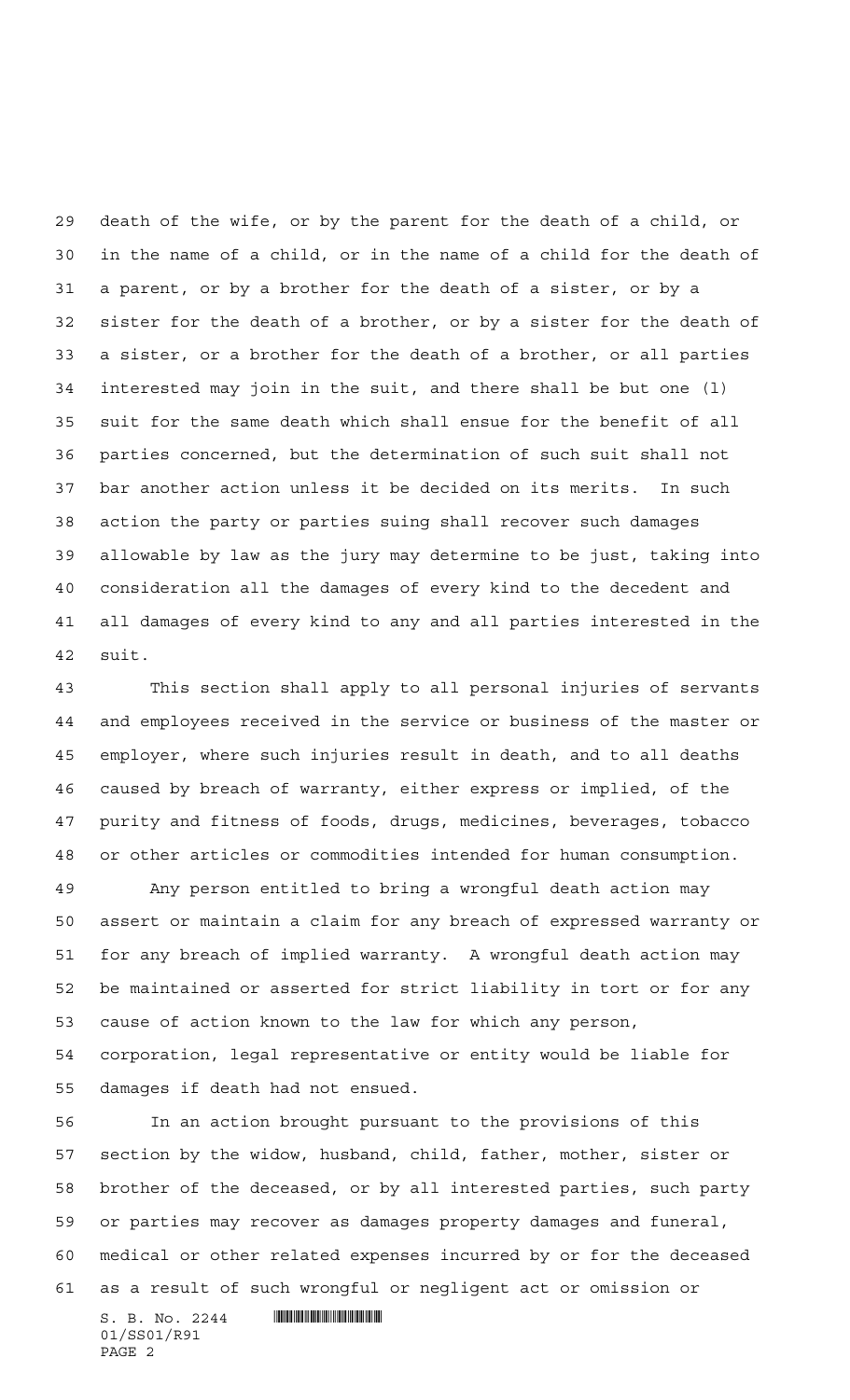breach of warranty, whether an estate has been opened or not. Any amount, but only such an amount, as may be recovered for property damage, funeral, medical or other related expenses shall be subject only to the payment of the debts or liabilities of the deceased for property damages, funeral, medical or other related expenses. All other damages recovered under the provisions of this section shall not be subject to the payment of the debts or liabilities of the deceased, except as hereinafter provided, and such damages shall be distributed as follows:

 $S. B. No. 2244$  **INSTERNAL FOR A SET AND A SET ASSESS**  Damages for the injury and death of a married man shall be equally distributed to his wife and children, and if he has no children all shall go to his wife; damages for the injury and death of a married woman shall be equally distributed to the husband and children, and if she has no children all shall go to the husband; and if the deceased has no husband or wife, the damages shall be equally distributed to the children; if the deceased has no husband, nor wife, nor children, the damages shall be distributed equally to the father, mother, brothers and sisters, or such of them as the deceased may have living at his or her death. If the deceased have neither husband, nor wife, nor children, nor father, nor mother, nor sister, nor brother, then the damages shall go to the legal representative, subject to debts and general distribution, and the fact that the deceased was instantly killed shall not affect the right of the legal representative to recover. All references in this section to children shall include descendants of a deceased child, such descendants to take the share of the deceased child by representation. There shall not be, in any case, a distinction between the kindred of the whole and half blood of equal degree. The provisions of this section shall apply to illegitimate children on account of the death of the mother and to the mother on account of the death of an illegitimate child or children, and they shall have all the benefits, rights and remedies conferred by

01/SS01/R91 PAGE 3